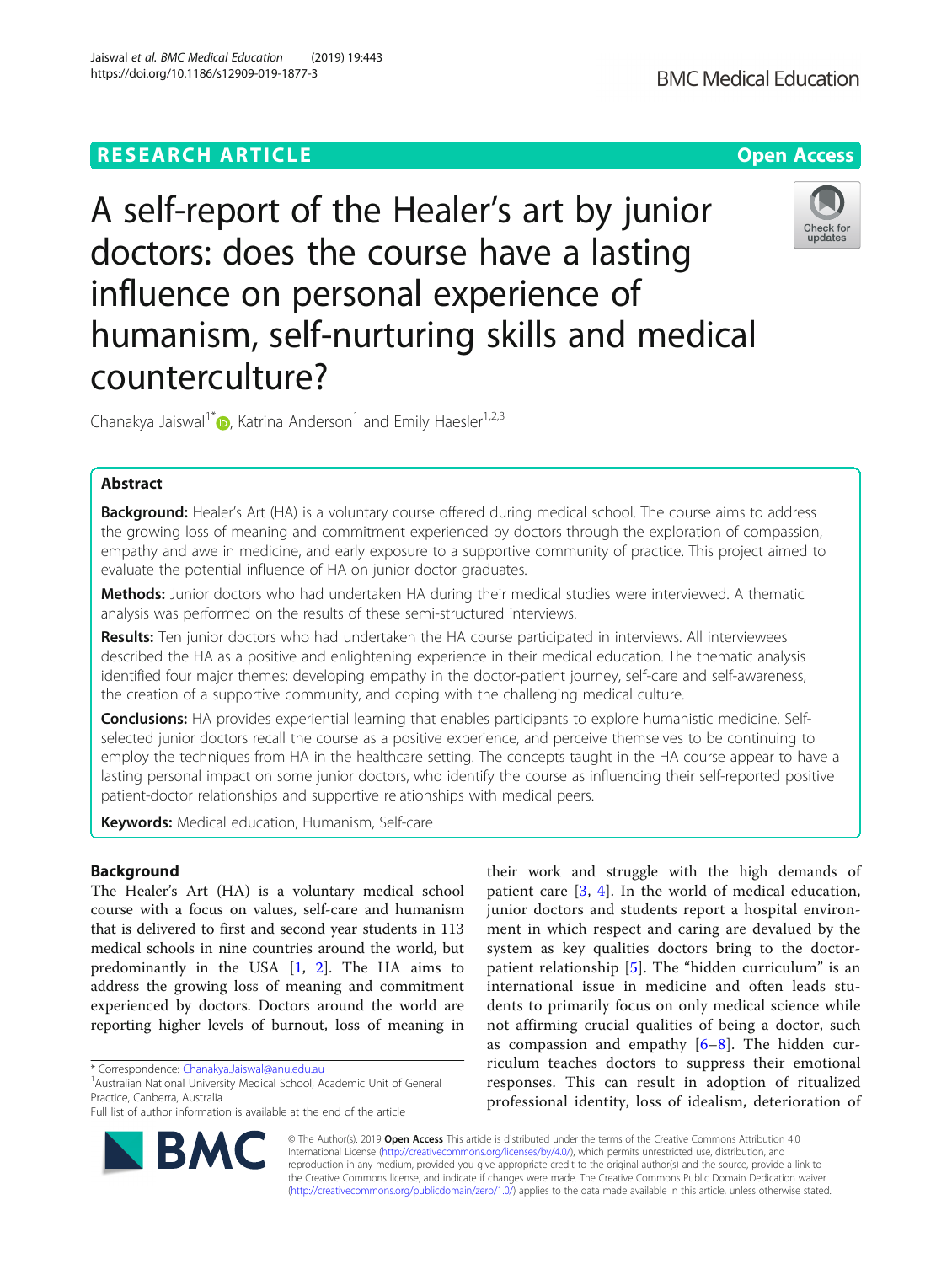integrity and ethics and the unequivocal acceptance of hierarchy [\[7](#page-8-0), [8\]](#page-8-0).

In the Australian context in 2013, one national mental health organisation conducted a National Mental Health Survey of doctors ( $N = 12,252$ ) and medical students ( $N = 1811$ ). The survey found that doctors under 30 years of age had higher levels of burnout and cynicism than any other age range [[3\]](#page-8-0). Cynicism and disenchantment from burnout might translate into poor colleague and patient interactions [[3,](#page-8-0) [4\]](#page-8-0). Doctors experiencing burnout can lose their values, dignity and spirit, leading to low productivity, diminished patient care, greater likelihood of errors and a loss of empathy [[5](#page-8-0)]. The consequences of burnout for doctors can extend to relationship breakdown, substance abuse, isolation, suicidal ideation and suicide [[5\]](#page-8-0). The impact of doctor burnout has the potential to negatively impact the ways in which care is delivered to patients [\[3,](#page-8-0) [4](#page-8-0)]. The issues associated with doctor burnout have been identified in medical cohorts internationally [[9,](#page-8-0) [10](#page-8-0)].

The HA course seeks to address some of the issues described above by creating a community counterculture to the hidden curriculum. The course aims to empower and teach medical students self-nurturing skills to insulate them from stress and burnout and provide skills to prevent future burnout [[11\]](#page-8-0). The HA course includes five, three-hour weekly sessions, incorporating experiential learning for both facilitators and students, aiming to illuminate and strengthen participants' commitment to medicine. Through guided reflections and productive discourse, participants discover and meditate upon the personal values and motivations that led them towards medicine. The HA facilitates discussions in which small groups of students meet with faculty clinicians to explore a range of subjects in a shared personal conversation. Discussion topics include grief, loss, death, spirituality and meaning in medicine. Values of self-care, justice, dedication and compassion are reinforced in these small group discussions. While these principles and values are included in other parts of the medical curriculum, the HA course is unique in the way in which these concepts are presented, the level of self-reflection in which participants engage and the focus given to personal growth. Importantly, the HA is set apart from other parts of the medical curriculum in its use of small groups in which students build close and personal relationships with experienced faculty through the mutual sharing of moments of both vulnerability and strength in the practice of medicine. The course aspires to legitimise open dialogue with colleagues and patients, to reinforce the importance of strong communication skills, to minimise burnout and seeks to build the foundation of a community of practice for students before they enter the medical workforce.

A number of techniques are used to reinforce the HA curriculum over time. The course includes an activity in which participants contribute to a group statement of service, and participants are encouraged to use this statement regularly during personal reflection. Participants are presented with visual and sensory cues to remind them of HA principles, including a "Feely Heart" designed to carry in the pocket during clinical practice and a HA lapel pin to wear in coming years as a way of creating recognition and community amongst alumni.

The Australian National University Medical School (ANUMS) is a graduate medical school that delivers a four-year medical training program. Year cohorts consist of approximately 100 medical students. The majority of graduates enter the Australian Capital Territory (ACT) Health system to complete their internship. Each year around 30 ANUMS students enrol in the voluntary HA program, which is facilitated by 12 to 15 medical staff. The HA faculty, which is recruited from a range of medical disciplines, participate in the course as facilitators on a voluntary basis. At ANUMS, over 30 medical staff and 150 medical school students have completed HA, with many currently working in the ACT Health system.

The aim of the current research was to explore the self-reported impact of HA on junior doctors who have undertaken the course voluntarily during medical school The objectives were to explore junior doctor perceptions of the impact of HA on the way they practice medicine, as well as to explore the potential influence of HA on counterculture in the medical workplace, as perceived by junior doctors.

## **Methods**

A qualitative analysis of the impact of HA was undertaken, employing purposive sampling, semi-structured interviewing and thematic analysis. The project received ethics approval from the ANU Human Research Ethics Committee and ACT Health Human Research Ethics Committee.

Junior doctors working in the ACT Health system who had undertaken HA while medical students at the ANUMS between 2010 and 2016 were invited via email to register their interest in participating in a semistructured interview. A purposive sampling template was prepared to ensure selection of an heterogeneous sample including representatives from both genders, a range of ages and at a different career stages.

The semi-structured interviews comprised six questions ([Appendix\)](#page-7-0) that were informed by the existing literature [\[1](#page-8-0)]. Interviews were conducted by a first year medical student, with all interviews audio recorded and then transcribed by a professional transcribing service. To maintain anonymity of participants, interviews were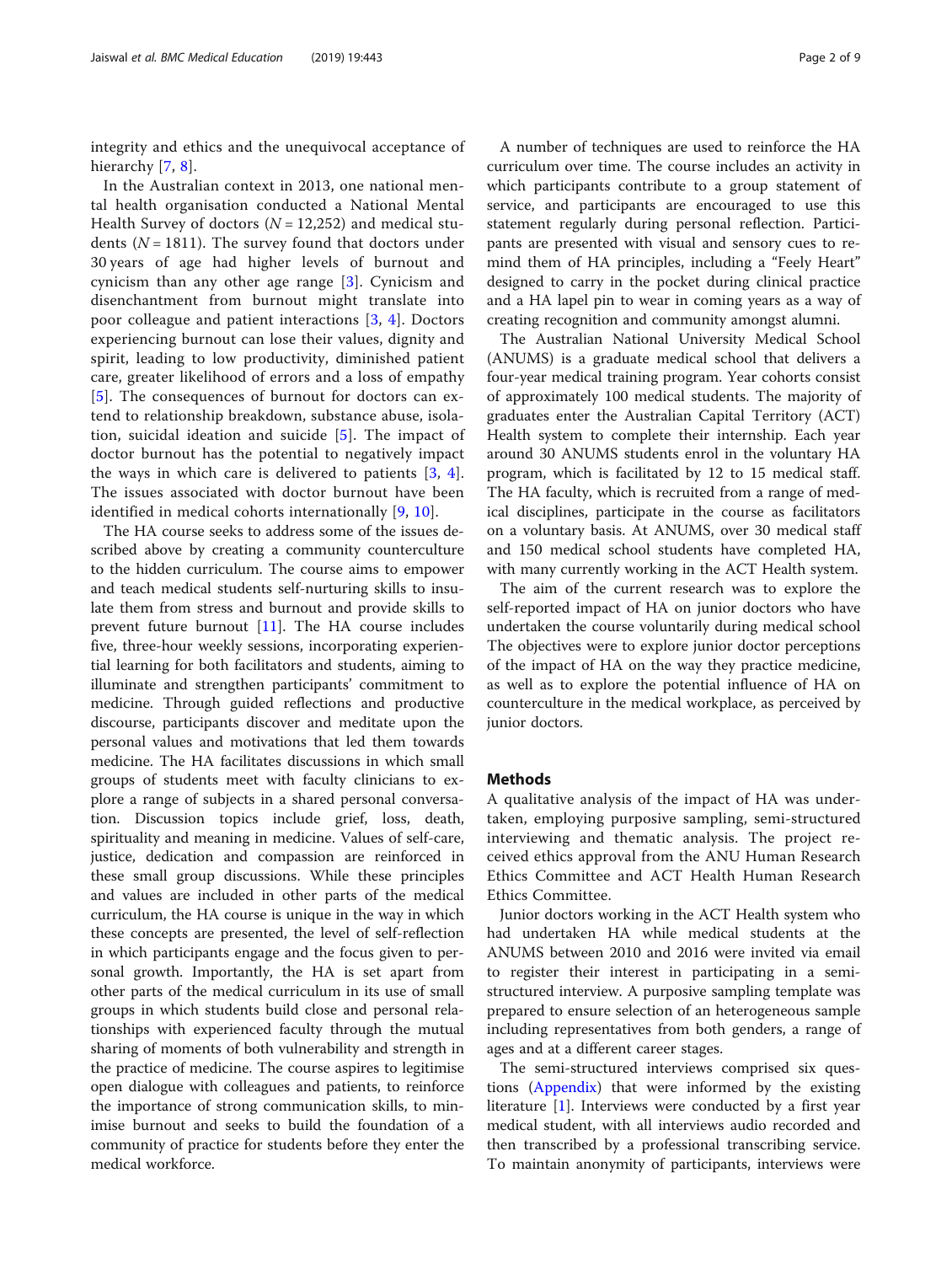de-identified in the transcription stage and interviewees were assigned a unique identifier.

All the transcripts were read twice in order to gain a broader understanding of the ideas raised and to check for data saturation. After this, codes that reflected the content and researchers. Next, the codes were applied to the transcripts by two independent researchers using hand coding. Following this, the research team reviewed the coding and discussed discrepancies until consensus was reached. In the next stage of analysis, the initial 11 codes were synthesised into four overarching themes. Finally, the transcripts were reviewed against the overarching themes to check for validity and consistency.

## Results

Ten junior doctors registered interest in the study. These junior doctors represented the demographic diversity outlined in purposive sampling and all were invited to participate in interviews. The selected participants were junior doctors that had completed HA at the ANUMS between four and 6 years previously. The ten individuals ranged in age from 27 to 41 years, with four being male and six being female (Table 1).

The researchers organised the interview data into 11 codes that represented four key themes (Table [2](#page-3-0)). Most of the interviewees spoke positively of HA, the principles that were explored in the course and its ongoing impact on the specific doctor over the time. One junior doctor expressed ambivalence towards the experience of HA initially, but throughout the interview this participant described similar themes to other participants, and positive personal impact of the course overall.

**Table 1** Demographics of participants ( $n = 10$ )

|                  | n (%)    |
|------------------|----------|
| Age              |          |
| $25 - 30$        | 6 (60%)  |
| $30 - 35$        | 3 (30%)  |
| $35 - 40$        | $0(0\%)$ |
| $41 - 45$        | 1 (10%)  |
| Sex              |          |
| Male             | 6 (60%)  |
| Female           | 4 (40%)  |
| Year of Training |          |
| 1                | 3 (30%)  |
| $\overline{2}$   | 6 (60%)  |
| 3                | $0(0\%)$ |
| 4                | 1 (10%)  |
|                  |          |

## Creation of a supportive community

The first theme combined data that identified that the HA course played a significant role in creating a supportive medical community. Participants' comments reflected their perception that they received support from other doctors who had completed the course. Examples from the junior doctors included:

I'm in clinical practice, it's nice to see those people around and connect with those people. (JD4).

… we're trying to have a similar approach to patients and medicine and I think having that connection is really good. (JD4).

The fact that you've got senior clinicians, as well as other peers of your own who apparently also share these same values, is an important thing to remember. (JD5).

When discussing the potential of HA having an impact on the wider medical culture, one junior doctor reflected:

I think looking after each other is, and that is the kind of thing that does actually change the culture of the place. (JD4).

Junior doctors noted that HA enhanced their feeling of community and allowed inter-collegial bonds to be created:

I think it went some way towards enhancing my feeling of camaraderie and identifying with the broader medical cohort. (JD5).

Further, HA aided in connecting junior doctors with a network of humanistic doctors:

Seeing doctors who are successful in their fields and still cared about the human aspect, so that was huge, (JD1).

However, despite recognising the network of humanistic doctors who had undertaken HA, one junior doctor (JD1) responded that the HA course had not improved their personal connections and described continuing to feel isolated as a student.

In the interviews participants specifically mentioned the HA lapel pin as a way in which alumni could recognise and connect with those who had completed HA. The junior doctors expressed how the lapel pin reinforced the sense of community: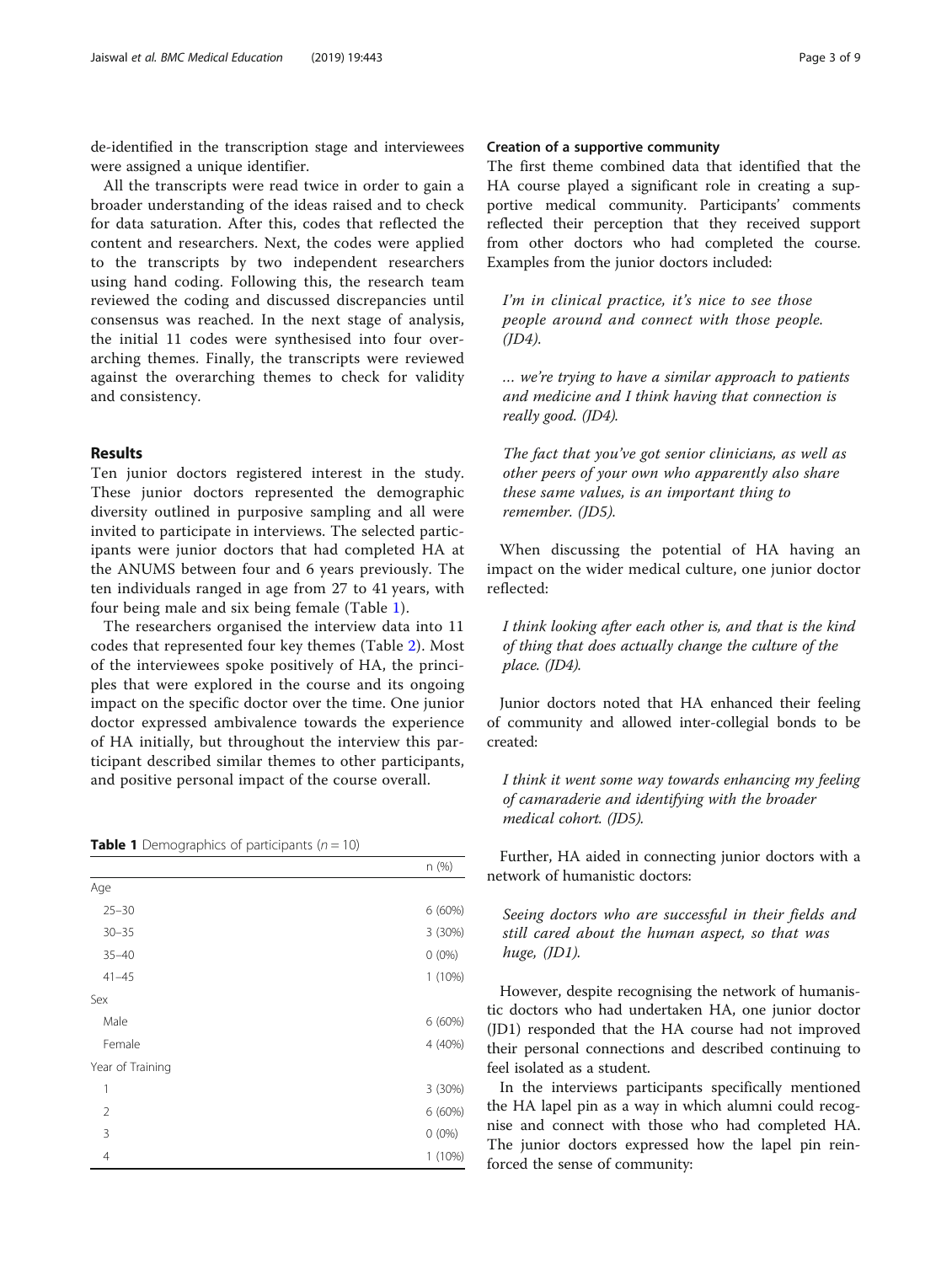## <span id="page-3-0"></span>Table 2 Codes

| $\blacktriangle$ Coucs |                                                                                                                                                                                                                                          |                                                     |
|------------------------|------------------------------------------------------------------------------------------------------------------------------------------------------------------------------------------------------------------------------------------|-----------------------------------------------------|
|                        | Codes                                                                                                                                                                                                                                    | <b>Theme</b>                                        |
|                        | Camaraderie and feeling of community of<br>practioners<br>Addressing the hidden curriculum                                                                                                                                               | Creation of a supportive community                  |
|                        | Actively listen and communicate appropriately<br>The ability to empathise and meet the recipient<br>where they are<br>Important of the relationship between the<br>physician and patients                                                | Developing empathy in the doctor-patient<br>journey |
|                        | Self-care necessary to be able to look after<br>Emotional expression and support - express<br>your emotions and talk openly in order to help<br>process the situation<br>Resilience<br>Being self-aware as well as being able to reflect | Self-care and self-awareness                        |
|                        | Negative experience of medicine generally<br>Legitimizing feelings of humanism in medicine                                                                                                                                               | Coping with the challenging medical culture         |

For a long time after I'd see the pin on people's lanyards and realise, hang on this is a bit of a thing, there's quite a connection that I have with these people, I already know what kind of person they're going to be if they're someone who's been to Healer's Art. (JD6).

## Developing empathy in the doctor-patient journey

When asked about a specific situation in which having attended HA helped them to manage a patient, one participant described a clinical encounter that required the application of core HA principles, generous listening as a component of empathy:

… actually listening to someone for even a few minutes, even in the emergency department, is often enough … I think most of what she needed was someone to talk to. I think that's something that Healer's Art deals with. (JD 1).

The importance of empathy in interactions was highlighted by other junior doctors, for example:

… one of the principles of Healer's Art, is meeting people wherever they are [emotionally], I think, and seeing what they need. (JD4).

Junior doctors also reported that principles of HA had helped them recognise and consider patient priorities when negotiating clinical care:

Because you're a doctor, you have your own priorities and things that you need to consider and look out for, but the patient has their own things as well, and that's a whole other issue. (ID needed here).

One junior doctor mentioned the journey of empathy from negative feelings towards a patient changing to a more positive one to improve patient care:

My feeling was the patient should go home and stop bothering us. But I was able to use, use that empathy and that mindfulness to step back from those feelings which were counter-productive … and engage more with what I felt were the underlying concerns which were creating the problem, and was able to more engage with the patient on that basis. (JD5).

Another junior doctor expressed that HA helped develop their empathetic skills and ability to confront difficult situations:

Although during med school you do get lessons on how to be empathetic or how to approach difficult situations, I think unless you actually really practice those, which the Healer's Art program facilitated, you can't really prepare yourself for the difficult situations. (JD8).

Another alumnus noted that HA allowed them to better relate to their patient. More than just assisting with development of a richer doctor-patient relationship, they felt that HA allowed them to provide better patient care: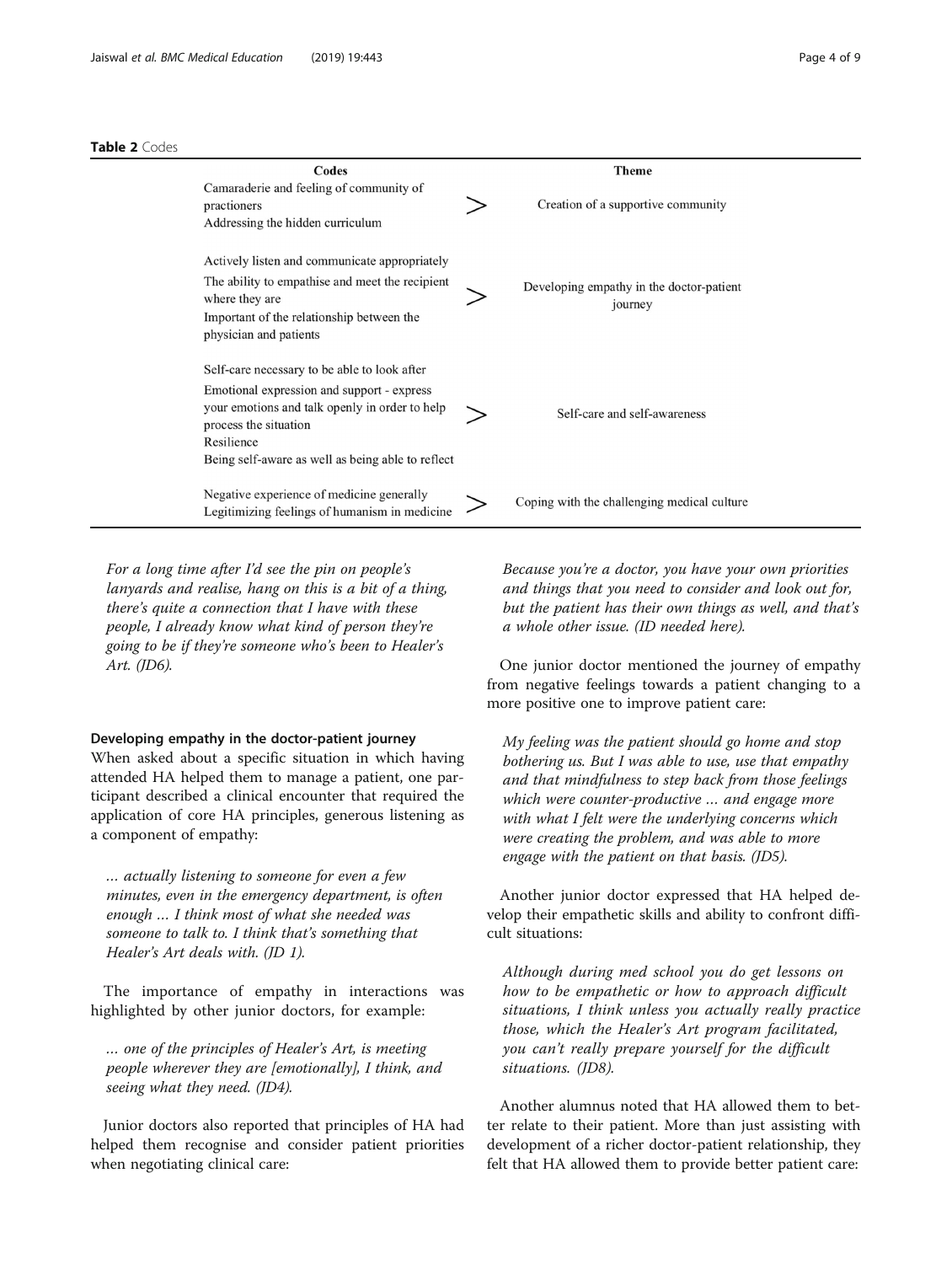I think I learnt that from the Healer's Art, that opening up a little bit, not inappropriately, but attaining a relationship and a rapport, it helps the patient … if you can find something that you can relate to with a patient, it really helps you with that relationship and it helps you know what you need to do for their care. (JD10).

## Self-care and self-awareness

Physicians caring for themselves while also being selfaware in their medical interactions emerged as a theme. Alumni noted that self-care was an important notion they had learned from HA, and was imperative to being providing patient care:

I guess I would draw on the principles of self-care, the need to look after myself. If I'm not able to look after myself properly I won't be able to look after patients. I actually remember one of the doctors who I was in within the small groups, saying that that was one of the lessons that he learned. (JD2).

I think one of big things that you learn is you can't care for anyone else until you're able care for yourself, and I guess that's a big thing I took away from the Healer's Art. (JD3).

The HA also helped junior doctors recognise both the importance of, and challenges in, being able to practise self-care, and provided them with protective self-care skills when interacting with patients:

… yes, it's very hard taking care of patients, and it's very hard taking care of yourself too, at times. And we can at least look out for each other a little bit and make sure everyone else is doing okay. (JD4).

Healer's Art was also very much about how do you protect yourself, and I think that helps. (JD10).

The junior doctors who had participated in HA described how the course had increased their selfawareness and practice of reflection, both in practising medicine and in their personal lives:

Healer's Art gives people the tools of self-reflection, core values and so forth to better navigate through your own experiences as a doctor. (JD6).

Trying to not become too jaded or disillusioned by the challenges that medicine often presents. I think Healer's Art does that quite well by getting you to

reflect on all of the things that make medicine humanistic. (JD9).

It [HA] made me realise that it's not always about me … part of the healing process is to step back and look at how you impact the people around you … not to take over [from patients] and let them have their space to do what they need to do and to talk about what they need to talk about. (JD10).

## Coping with the challenging medical culture

Participants spontaneously talked about medical culture and the challenges involved as a junior doctor, including working in areas with a bullying culture. An alumnus noted:

… it's expected that you do all of these things [as a junior doctor] [but] because you're so tired a lot of the art  $[of being a doctor]$  is lost.  $([D1)$ .

The hospital and medical culture were described at times in strong language:

There is an inherent hierarchy with a culture that can be quite toxic. (JD9).

Although a view was expressed that the HA was limited in its ability to influence these specific hospital culture issues, junior doctors recognised that HA principles may positively affect the wider culture of the medical environment:

I really hope so, and I think particularly relevant at the moment is looking after other junior doctors and that sort of thing, in the media there's been some terrible mental health things happen. (JD4).

In aligning with the principles that the Healer's Art has, and I hope that in the last few years that I've been a doctor that I've practised in that way, and by osmosis others around me are seeing how I do things and hopefully agreeing with that approach. And then if I've managed to influence anyone, then that would be great. (JD2).

However, the junior doctors recognised that challenging issues in medical culture are significant, and their address requires more extensive strategies than the HA counterculture:

Realistically I think that the medical culture's a ship that's going to take a long time to turn around. (JD2).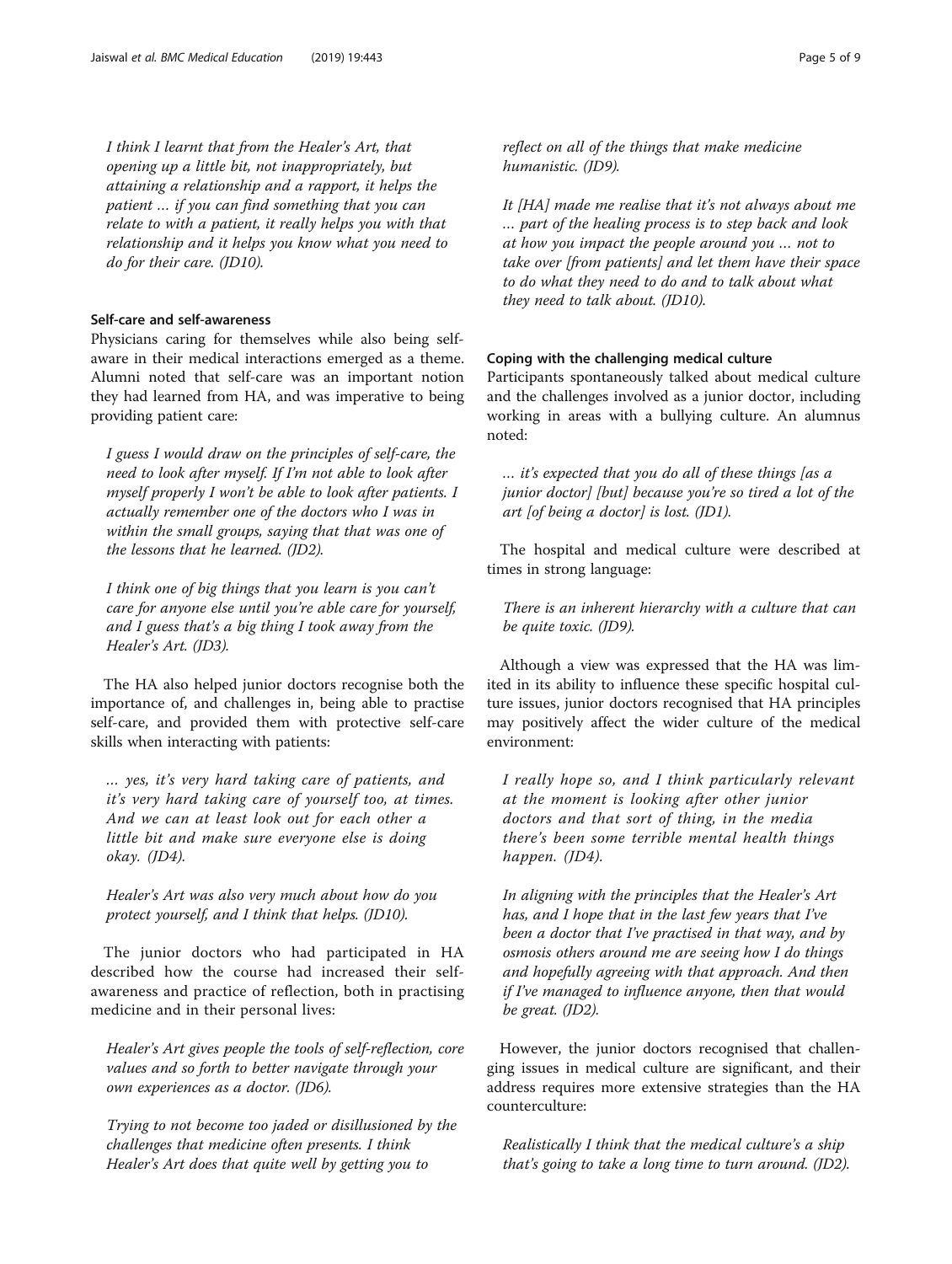I think that there's a lot of issues with the culture in medicine and I think unfortunately that no one individual can change that". (JD10).

[The culture's] approach to issues, which is to make people objects, to become compartmentalised and to describe particular issues they might have rather than more holistic concerns of this person. (JD6).

Despite this, the junior doctors described how the HA course had given them skills to both seek out and provide support to cope with the negative impact of the medical culture:

What [HA] really encouraged me to do was reach out to my colleagues when they needed it. (JD10).

I know that everybody has developed a bit of a vacuum about dealing with patients and what-not, and it's very well recognised whether you're coping with the stressful environment. I think looking after each other is, and that is the kind of thing that does actually change the culture of the place. (JD 4).

The key set of values which are expressed through Healer's Art such as patient-centred care or be compassionate, and hopefully that will change the culture of how medicine is practiced which is beneficial both for doctors and people who work in healthcare, as well as for the patients as well. (JD6).

I think this program does that [target the toxic culture], hopefully through a bottom up approach.  $(ID9).$ 

## **Discussion**

The HA aims to improve the well-being of medical students/future doctors through experiential learning that seeks to improve communication, self-reflection, meditation and teamwork skills. The course also aims to create a supportive community for students at the start of their careers, ideally maintained over the years as their careers progress. The primary objective of HA is for students and physicians to explore their personal meaning of the practice of medicine. This study has demonstrated that the tenets of HA – the creation of a supportive community counterculture, enhancing self-care and reinforcing the importance of communication and empathy in the doctor-patient journey, are still present in some junior doctors who attended the course numerous years after undertaking HA.

Junior doctors participating in this research suggested that the HA is helping to create a medical

community that respects humanism in medicine. Humanism in medicine is when one endeavours to complement medical treatment with compassion, patience and empathy to create a deeper connection with patients [\[9](#page-8-0)]. Previous work [\[1](#page-8-0)] on HA also reported development of an authentic community amongst medical students. However, the current study is the first time that a supportive community has been described by junior doctors as still present up to 5 years after completion of HA. This research highlighted the role of HA in supporting junior doctors to develop and maintain a supportive community that assists them in coping with the challenging medical culture that in part is due to a "hidden curriculum" [[12](#page-8-0)]. The findings suggested that HA appears to successfully combat this hidden curriculum, which is consistent with previous research on about HA [[12\]](#page-8-0). The HA community can reduce feelings of isolation and provide support and advice in practising patient centred care. The findings of this study are consistent with existing ideas that physicians who are supported are healthier, and that being supported has a therapeutic benefit [\[13](#page-8-0)].

Humanism and compassion in medicine are crucial because they are what patients want in their care. These characteristics improve patient care, reduce patient anxiety, and help to optimise a patient's mood [\[14](#page-8-0)]. Compassion in the doctor-patient relationship fosters trust, leading to more accurate and comprehensive diagnoses [[15](#page-8-0)]. The findings of this study are consistent with existing literature that suggests that humanistic doctors provide better healthcare and better health outcomes for both patients and doctors [\[16](#page-8-0)–[18\]](#page-8-0). Our results showed that the humanistic ideals that are promoted in HA are maintained by some junior doctors up to 5 years' after completing the course and these values remained important in their connections with patients.

HA seeks to promote humanism through promoting the importance of the doctor-patient relationship and the practical skills, including communication skills and empathy, through which it can be developed and nurtured. Poor communication is a major problem in the medical community. Between 44,000 and 98,000 deaths per year in the US hospital system may be attributed to poor communication  $[19]$  $[19]$  $[19]$ . Patients can be unsatisfied with care delivery despite the doctor believing that the communication is "sufficient" or "excellent" [[20](#page-8-0)]. Further, doctors may overestimate their communication skills. A study of orthopaedic surgeons showed that 75% believed they had effectively communicated their message yet only 21% of their patients agreed [[21](#page-8-0)]. Research has found that patients desire better communication with their doctors [[22](#page-8-0)]. Effective communication between doctor and patient not only promotes trust and support, but can also help patients understand their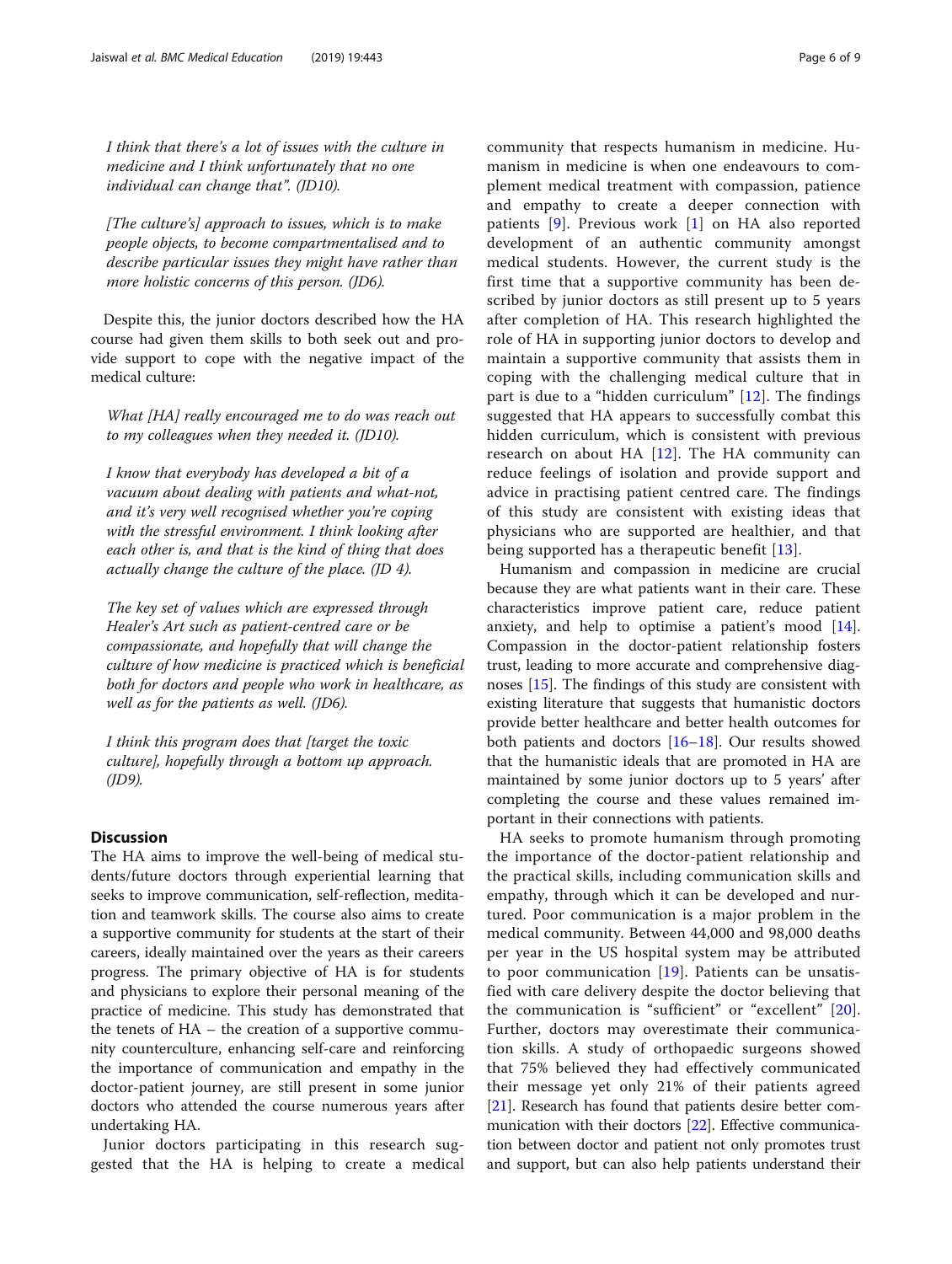medical condition and work with the doctor to develop and implement a treatment plan [[20](#page-8-0), [21,](#page-8-0) [23](#page-8-0)].

The HA course includes a focus on developing relationships through empathy, respect and strong communication skills such as active listening. These tools are provided to students in order to promote a connection to both their colleagues and patients on a deeper level. This study showed that these skills that are sharpened in the HA course were described by junior doctors as important skills that they continue to employ in delivering holistic patient care.

Empathy is essential, because understanding patients enables the development of a strong doctor-patient relationship. Empathy allows a doctor to create trust and safety with the patient, which can promote disclosure of necessary diagnostic information, increase patient satisfaction and treatment adherence, improve patient's quality of life and enhance therapeutic effect [[24](#page-8-0), [25](#page-8-0)]. Additionally, empathetic doctors have increased wellbeing, meaningfulness of work and decreased burnout [[24](#page-8-0)–[27](#page-8-0)]. Empathy may deteriorate throughout medical training, and research has shown its deterioration peaks in the third year, often leading to increased levels of cynicism among medical students as they approach the workforce [\[25\]](#page-8-0). Through fostering acceptance of each other, sharing stories and emotions in small groups, and listening to the experiences of senior clinicians, HA encourages students to empathise with their colleagues. By targeting students in their first 2 years of medical training, HA hopes to prevent empathy deterioration that is shown to develop in the later training years [[25\]](#page-8-0). This study showed that junior doctors still recall the empathetic skills learnt in HA and report using these skills in their medical practice. Study participants described how the principles highlighted in the HA course had helped them in their patient interactions and contributed to combating empathy deterioration, which may lead to improved patient care [\[16\]](#page-8-0).

Emotional burnout (EB) is the feeling of being depleted of one's emotional resources due to exhaustion from one's work. It is linked to poor productivity and mood disturbance. A number of studies have identified EB as a significant factor for the junior medical workforce. An Australian study reported that 69% of junior doctors experience EB [[28](#page-8-0)], while a US study identified 45 to 71% of preclinical doctors experienced burnout [[29\]](#page-8-0).

The HA teaches self-nurturing skills in order to prevent and mitigate burnout at an early stage. Through meditation, guided and self-reflection, promotion of communication and experiential learning, HA aims to improve emotional intelligence (EI), which is the ability of one to recognise and process their emotions, as well as the emotions of others. Previous research indicates

that resident doctors with higher EI and stronger selfnurturing skills experience lower rates of EB and high job satisfaction, and vice versa [[30](#page-8-0)–[33\]](#page-8-0). This study demonstrated that self-selecting junior doctors who had participated in HA displayed self-awareness and selfreflection, and described implementing self-nurturing skills that they were exposed to through the HA course to assist in managing EB.

The culture of medicine has a reputation of being challenging, and this can prevent doctors from receiving support, reducing stress and constructively dealing with disagreements [\[34\]](#page-8-0). Also, a toxic culture excuses bullying, harassment and discrimination, problems which are common in the medical workplace. In an Australian study, 49% of Fellows, 54% of trainees and 39% of international medical graduates reported bullying, and 7% reported sexual harassment [[34](#page-8-0)]. In a further study, 74% of second year medical students reported having been taught by humiliation, 58% of students wanting a surgical training path reported experiencing bullying and 30% had experienced sexual abuse [\[34](#page-8-0), [35\]](#page-8-0). This challenging culture can lead to doctor burnout, loss of empathy, high attrition, increasing doctor suicide and patient deaths [[36,](#page-8-0) [37\]](#page-8-0). These issues appear to be universal across the medical world.

Our study has shown that courses like the HA could help to protect students and junior doctors negotiating this culture. Junior doctors in our study reported that the concepts and principles highlighted in the HA reminded them of strategies to cope with the challenges of a toxic medical culture. The interviewees identified that the community of practice that is established through the HA course contributes to creating a counterculture in which caring of one's colleagues is promoted. This finding is consistent with previous HA evaluations that demonstrated that delivery of the HA course created sustained changes in alumni, and that the principles espoused in HA could aid in coping with the stresses and challenges in medicine [\[1](#page-8-0), [2](#page-8-0), [11](#page-8-0)].

This study has a number of limitations. Throughout the medical curriculum, students receive exposure to many of the concepts that are the focus of the HA course. Communication skills, professionalism, compassion and empathy are addressed in various depth in the core curriculum. Therefore, it is possible that the reflections of the junior doctors participating in interviews are not solely the result of participating in the HA. However, the HA curriculum does explore these concepts to a depth not taken by the standard curriculum [\[1](#page-8-0), [2,](#page-8-0) [11](#page-8-0)]. Students in our medical school receive no other exposure to the unique experiential learning style and the in-depth exploration of personal experience with experienced faculty that is offered in the HA course. Given the strategies used to reinforce the HA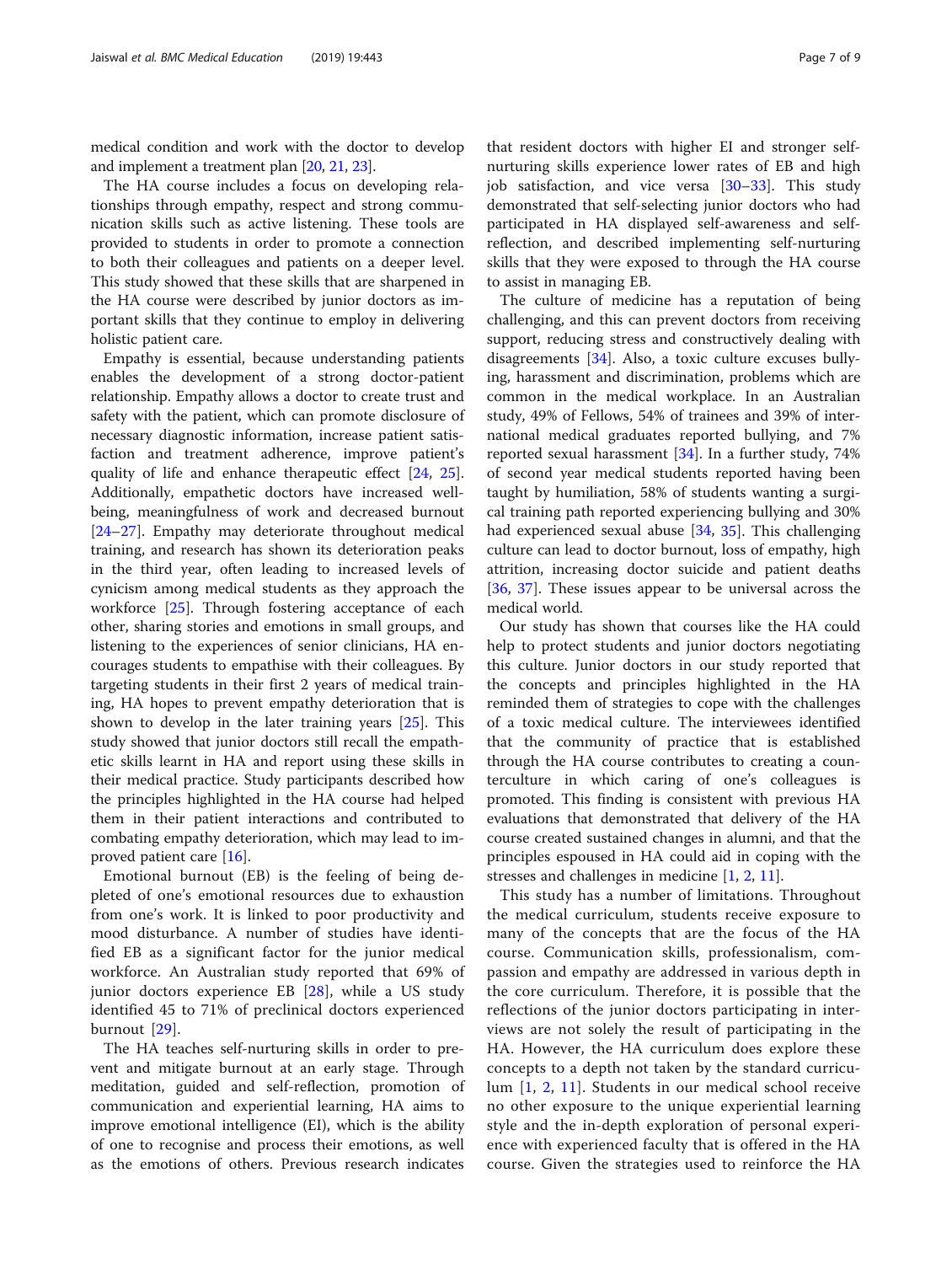<span id="page-7-0"></span>The self-selected nature of participation in both this study and the HA elective course are other limitations. It is possible that the findings of this research are biased towards individuals with HA-aligned beliefs who may be more likely to engage in the HA course in their student years. However, our aim was to establish whether the course had impacts into the junior doctor training years and whether, through those participants, the HA may be contributing to cultural change in the workplace. The broad appeal of HA to students and instructors has been previously explored [\[1](#page-8-0)]. Additionally, further research by Rabow et al. (2016) has identified that core HA values are imparted on participants, regardless of whether the course is delivered as a voluntary or compulsory component of the medical curriculum [[38\]](#page-8-0). This suggests that the influence of self-selection in HA may not create substantial bias to our findings.

Accessing junior doctors years after their involvement in the HA course proved to be quite challenging, and so there was only a small number of participants in this study. Despite the small sample size, there was an overall consistency of themes suggested that there was saturation of data. One alumnus expressed ambivalent feelings toward some aspects of the HA course and perceived its personal influence to have been minimal, however even this participant identified ways benefit they had been gained from participation. The heterogeneous nature of the sample size further suggests that the findings are generalisable to other participants in the HA course.

Another potential limitation of this study is the influence of the researchers on the research. The interviewer had recently completed the HA course, and this may have influenced both the ways in which the interviews unfolded and the data analysis. Both researchers who undertook the data analysis were significantly involved in the HA. However, the third member of the research team had not completed the HA course, so was positioned to present an outside perspective and confirm the validity of the thematic structure.

An important strength of this study was the ability to study the HA delivered in the same medical school over 9 years, and the potential influence on the medical culture of up to 30% of the junior doctor workforce in one hospital having undertaken the course. The findings suggested that slow changes are unfolding through increasing the focus on humanism in medicine and introduction of a counterculture. However, further research is required to determine the extent of any cultural change, the contribution HA makes to this change and whether the outcomes extend to benefits to the patient experience. Future research in this field could explore the experiences of junior doctors who have not undertaken the HA course or similar courses that use experiential learning and interpersonal faculty relationships to impart humanism, self-nurturing skills and a counterculture.

## Conclusion

This investigation is the first to examine perceptions of the influence of HA in a cohort of junior doctors that had undertaken the course numerous years earlier. The research identified that the HA has a lasting personal influence on the participants engaged in this research, and the course principles were recalled and applied by these junior doctors up to 5 years following course completion. The humanistic principles of HA are grounded in creating a supportive doctor community and helping doctors to cope with the challenging medical culture. The HA was described as positively contributing to ways in which it's a self-selected group of alumni practice medicine. Medical schools could consider auditing their curriculum to ensure the important concepts delivered in the HA are covered in sufficient depth within the core medical curriculum. Offering the Healer's Art or similarly focused experiential learning and relationship building courses as a core or elective component of the medical curriculum offers one strategy to promote humanism and self-nurturing skills and to develop countercultures to the hidden curriculum. Junior doctor training programs could explore reasons why current curriculum may have failed to adequately address these issues, and how the core principles of humanism and self-nurturing could be kept alive in the hearts of junior doctors.

## Appendix

## Interview Proforma

•How has the Healer's Art course and its principles contributed to your broad experience of being a doctor in a positive or negative way or not at all?

•How has the Healer's Art affected or contributed to your ability to provide patient care as a healer in a positive or negative way or not at all?

•Which parts or lessons learnt during The Healer's Art do you still find resonate the most for you when interacting with your patients?

•Describe a specific situation in which the principles of the Healer's Art contributed to the way you managed a patient or performed as a doctor.

•Do you feel that your experience of the Healer's Art is having a wider effect on the culture of the medical environment through you? How?

•How has the Healer's Art course and its principles enhanced your life personally?